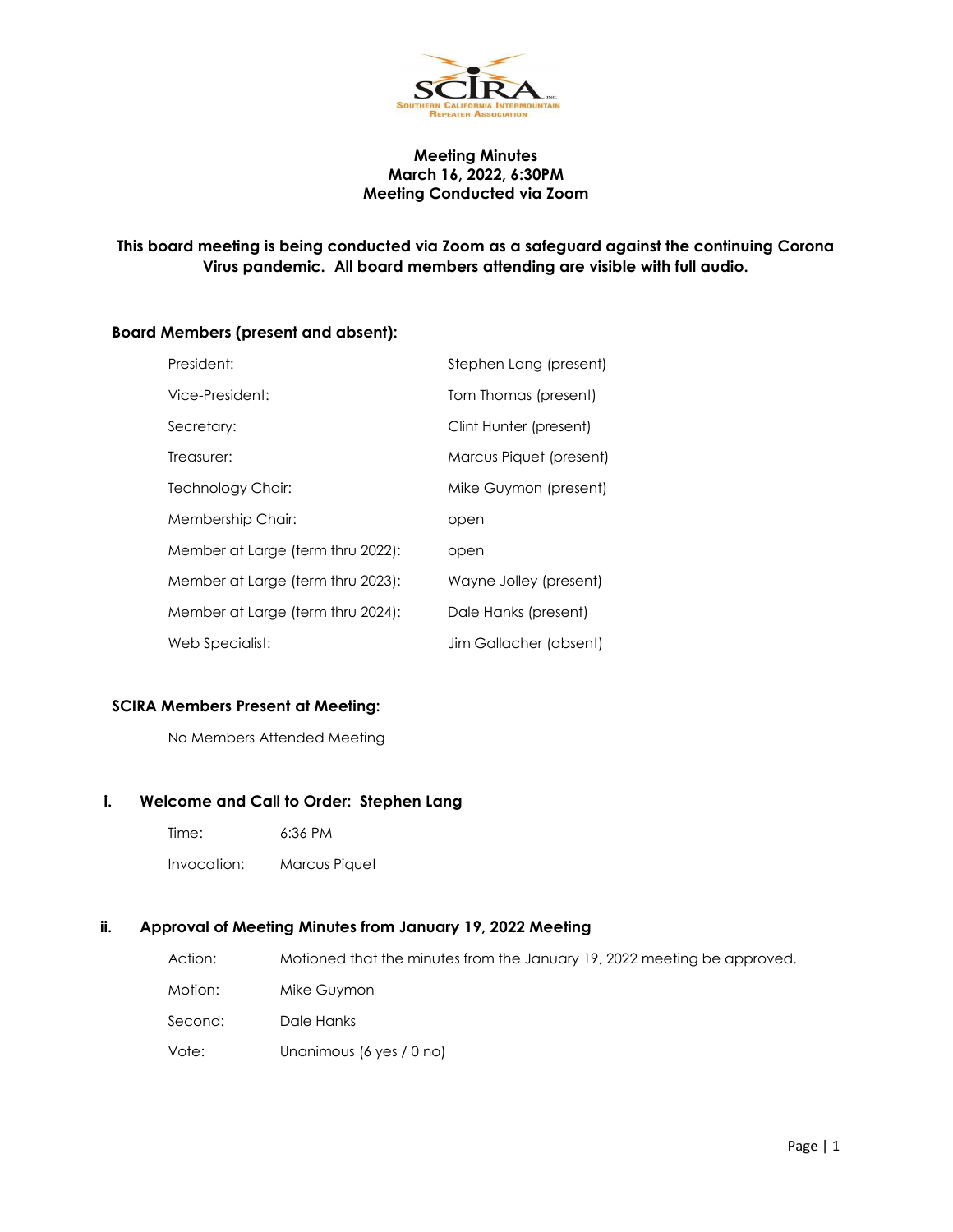

#### iii. Treasurers Report: Marcus Piquet

Current balance \$6309.39

IRS report due 5/15/22

CA Attorney General report due 5/15/22

CA Franchise Tax Board report due 11/15/22

Ficticious business statement due 2024

Expenses: a)waiting for contract for Eagle Tower

b) Palomar \$1200 payment should cover us for the rest of the year but still waiting on a final contract. Switched from monthly to yearly payment because it is easier for the owner

c) Liability Insurance went up about \$200 to \$1026

d) Contractors, Pleasants, & Jobs are still paid monthly

Motion: Dale Hanks

Second: Mike Guymon

Vote: Unanimous (6 yes / 0 no)

#### iv. President's Report: Stephen Lang

- a) Board has already approved funds to rework Snow Peak repeater, Stephen Lang to order bridgecom repeater.
- b) Stephen Lang to work with Mike Guymon on all items that need to be ordered with the repeater for Snow Peak.
- c) Mike Guymon to ask Jared Case to help put the repeater together and set up.
- d) Target date is 5/1/2022 to have Snow Peak repeater back on the air.
- e) Stephen Lang mentioned we need more people from San Diego to join SCIRA Inc.
- f) Stephen Lang is working with Ken Fawson to fill the open member at large position and Keith Harrington to fill the open membership chair position. Goal is to have them in place by the next meeting in May.
- g) ERC Conference: proposed in August, in-person in Corona. Tom Thomas to pick a date and outline of topics and to finalize at the May meeting.
- h) ERC Conference may also be offered on YouTube live in addition to in-person for those that cannot attend in-person.
- i) Shakeout Exercise, ERC Conference topic:
	- i. How stakes should run the exercise
	- ii. Do it all on radios this year instead of cellphones and email
	- iii. ERC to handle the exercise instead of Self Reliance but they will be included in communications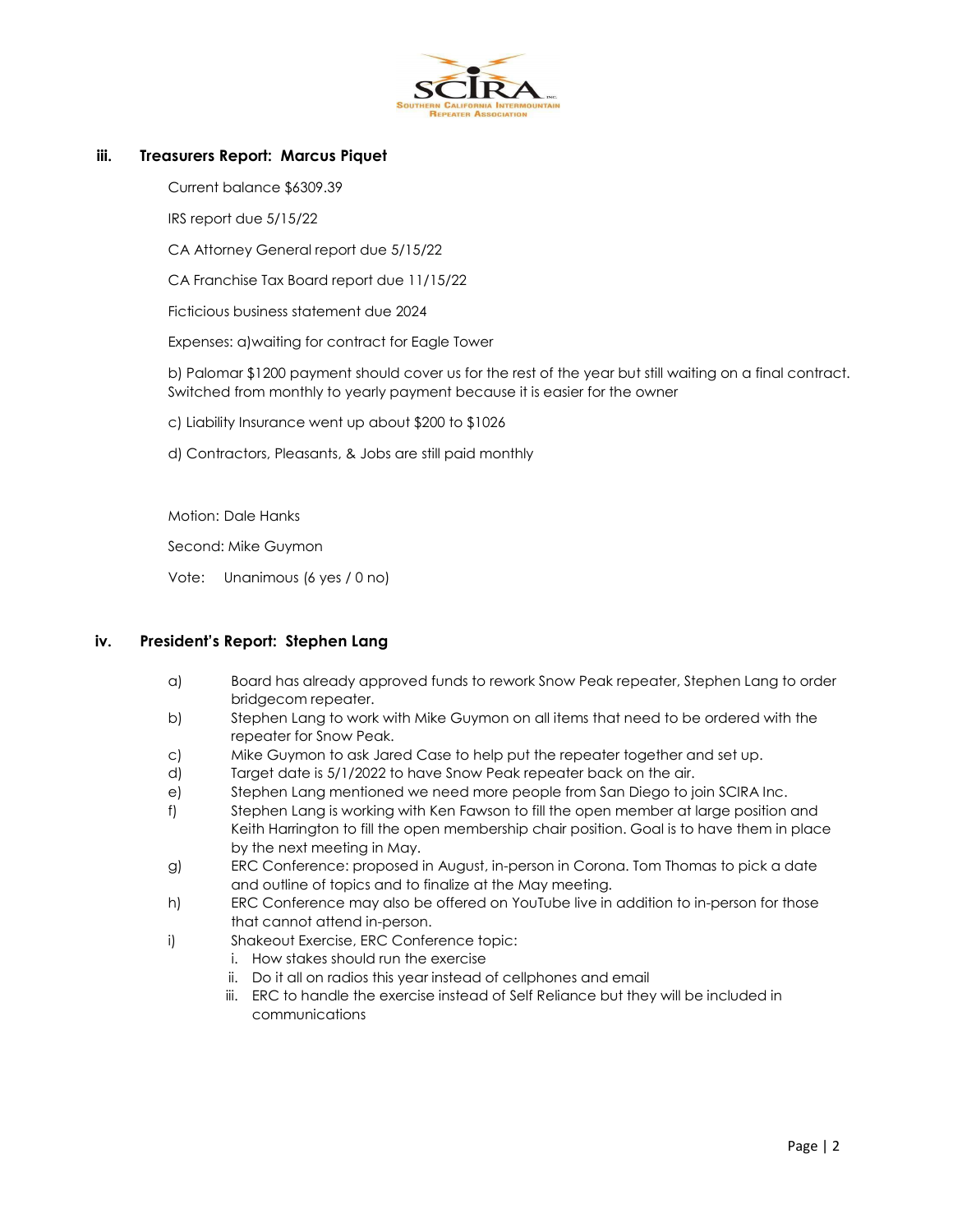

## v. Repeater Report

a) Mike Guymon brought up back up batteries:

- i. Concerns are that most site don't have charge controllers and the batteries are usually dead.
- ii. Each repeater needs a committee to regularly check on the repeater including the batteries.
- iii. Stephen Lang mentioned that the set ups at Santa Ynez, future Snow Peak and Pleasants are okay with batteries but we can look at the other set ups and fixing as funds allow.
- b) Microwave ARDEN Mesh for linking but not robust enough and becomes a possible point of failure, along with the need for exact line of site. Discussion regarding microwave was about not doing microwave in favor of using allstar linking and HF as back up.
- c) Digipeaters

Dale Hanks reported on the following digipeaters:

| W6CTR-10:  | Ontario (Craig Holmes) connects but no internet       |
|------------|-------------------------------------------------------|
| KE6VZZ-10: | Fountain Valley (Ken Fawson) connects but no internet |
| N6NNW-10:  | Palos Verdes (Dale Hanks) working                     |
| WB6TT-10:  | Corona (Tom Thomas) works more than 1/2 the time      |
| W6WPD-10:  | No connection                                         |

## vi. Board Chair Reports

#### a) Vice President – Tom Thomas

No report in the meeting.

## b) Membership Chair – Open

Clint Hunter reported that renewal and solicitation letters mailed out resulted in several new members and several renewals of memberships.

Further discussion is required regarding changes to the membership levels and financial amounts for each level. Marcus Piquet said that the membership levels and dues could be changed by a simple board vote. Stephen Lang to review the bylaws and how to change them.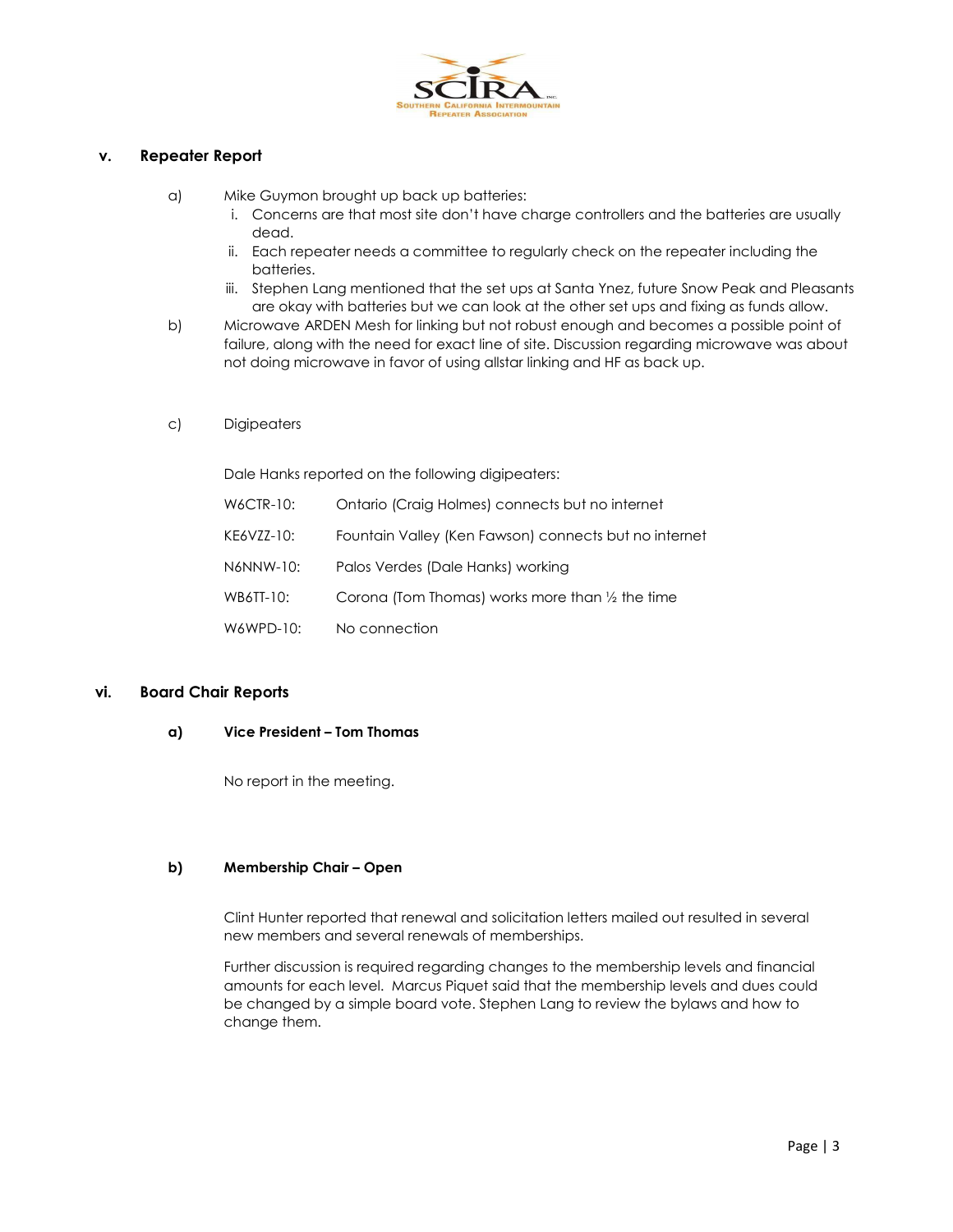

#### c) Repeater Chair – Mike Guymon

See repeater report above

#### d) Secretary Report – Clint Hunter

First agenda sent out. Also reported on membership (see Membership Chair).

#### e) Members at Large – Open / Wayne Jolley / Dale Hanks

Dale Hanks reported on digipeaters under repeater report.

#### f) Web Specialist – Jim Gallacher

Not a meeting, no report provided. Has been updating the website on a regular basis.

#### vii. New Business

No new business items were discussed.

## viii. Strategic Planning (in priority order):

| Snow Peak Repeater & Batteries: | £. | 4,500    |  |
|---------------------------------|----|----------|--|
| Palomar Peak Batteries:         | \$ | 800      |  |
| Contractors Peak Batteries:     | \$ | 800      |  |
| Allstar Linking Equipment:      | \$ | 1,000    |  |
| HF Station for Laie, Hawaii:    | \$ | 7,500    |  |
| Bakersfield Repeater(s):        | \$ | 8,000    |  |
| Arden Mesh Network:             | \$ | 5,000    |  |
| Misc. Emergency Equipment:      | \$ | 1,500    |  |
| TOTAL PROJECTS:                 |    | \$29,100 |  |

## ix. Meeting Adjournment

| Action: | Motioned that the meeting be adjourned. |
|---------|-----------------------------------------|
| Motion: | Clint Hunter                            |
| Second: | Marcus Piquet                           |
| Vote:   | Unanimous (7 yes / 0 no)                |